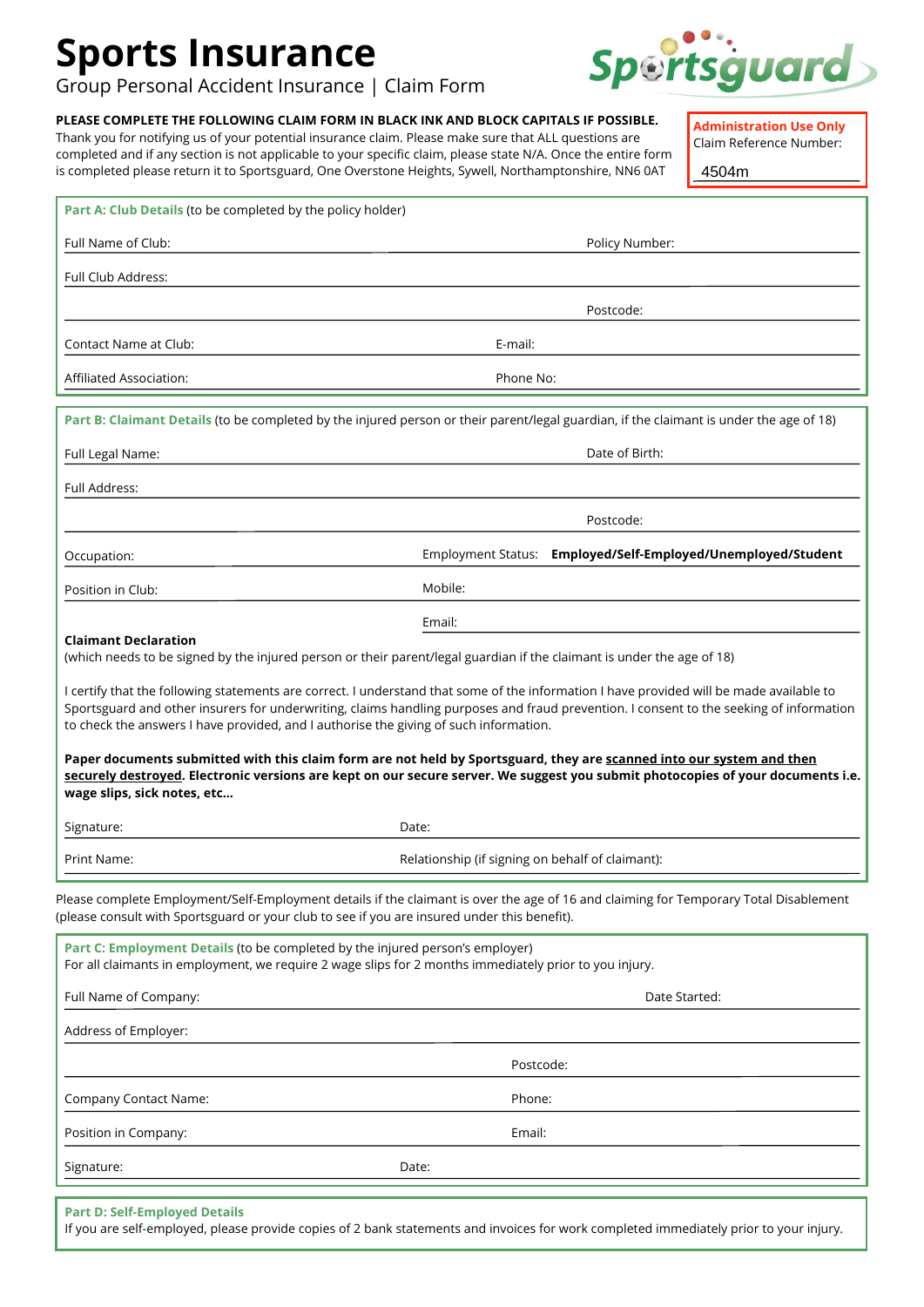| Part E: Accident Details (to be completed by the injured person)                                                                                                                                                                                                                           |  |  |  |  |
|--------------------------------------------------------------------------------------------------------------------------------------------------------------------------------------------------------------------------------------------------------------------------------------------|--|--|--|--|
| Please give the exact date and time when injured: Date<br>Time:<br>am/pm                                                                                                                                                                                                                   |  |  |  |  |
| Please state fully:-<br>a) Where the accident occurred:                                                                                                                                                                                                                                    |  |  |  |  |
| b) How the accident occurred:                                                                                                                                                                                                                                                              |  |  |  |  |
| c) The injuries sustained:                                                                                                                                                                                                                                                                 |  |  |  |  |
| d) What sport were you playing:                                                                                                                                                                                                                                                            |  |  |  |  |
| e) What were you doing at the time of the injury (please circle): 11 a-side 7 a-side 5 a-side<br>Training<br>Other:                                                                                                                                                                        |  |  |  |  |
| f) If this was a match, who were your opponents:                                                                                                                                                                                                                                           |  |  |  |  |
| Phone Number:<br>g) What was the officiating referees name:                                                                                                                                                                                                                                |  |  |  |  |
| h) When did you first seek medical attention:                                                                                                                                                                                                                                              |  |  |  |  |
| i) Date you were unable to attend your normal occupation:                                                                                                                                                                                                                                  |  |  |  |  |
| j) Have you ever suffered from this or any connected disability: Yes/No<br>if Yes, give full details, including dates:                                                                                                                                                                     |  |  |  |  |
| k) Have you previously claimed through a Sportsguard policy: Yes/No<br>if Yes, give full details, including dates:                                                                                                                                                                         |  |  |  |  |
| I) Please provide the full name and address of the Doctor who attended to you and the full name and address of your usual doctor:                                                                                                                                                          |  |  |  |  |
| Accident & Emergency Department<br>Usual Doctor                                                                                                                                                                                                                                            |  |  |  |  |
| Full Name:<br>Full Name:                                                                                                                                                                                                                                                                   |  |  |  |  |
| Full Address:<br>Full Address:                                                                                                                                                                                                                                                             |  |  |  |  |
| Part F: Doctor's Statement (to be completed in ALL cases)<br>This section must be fully completed and stamped by the claimants usual General Practitioner (G.P.) or a duly qualified medical<br>practitioner. ANY FEE FOR COMPLETION OF THIS SECTION IS THE RESPONSIBILITY OF THE CLAIMANT |  |  |  |  |
| Patient's Full Legal Name:<br>Date of Birth:                                                                                                                                                                                                                                               |  |  |  |  |
| Final Diagnosis:                                                                                                                                                                                                                                                                           |  |  |  |  |
| When did the patient first receive medical attention for this condition:                                                                                                                                                                                                                   |  |  |  |  |
| Has the patient ever suffered with this or any similar condition before the present disability: Yes/No                                                                                                                                                                                     |  |  |  |  |
| if Yes, please give details including dates and treatment:                                                                                                                                                                                                                                 |  |  |  |  |
| At the time of the accident was the patient suffering from any related illness or disease:                                                                                                                                                                                                 |  |  |  |  |
| How long has the patient been registered with you:                                                                                                                                                                                                                                         |  |  |  |  |
| When do you expect the patient to be able to return to work (full/partial duties):                                                                                                                                                                                                         |  |  |  |  |
| If the patient has already returned to work, state the date:                                                                                                                                                                                                                               |  |  |  |  |
| In your professional opinion do you believe this to be a sports related injury: Yes/No                                                                                                                                                                                                     |  |  |  |  |
| I can confirm that the patient named above is/was under medical attention, and was totally prevented from working for remuneration or<br>profit from his/her normal occupation:<br>Validation Stamp*                                                                                       |  |  |  |  |
| To:<br>From:                                                                                                                                                                                                                                                                               |  |  |  |  |
| Signature:<br>Date:                                                                                                                                                                                                                                                                        |  |  |  |  |
| Doctors Full Name:<br>Qualifications:                                                                                                                                                                                                                                                      |  |  |  |  |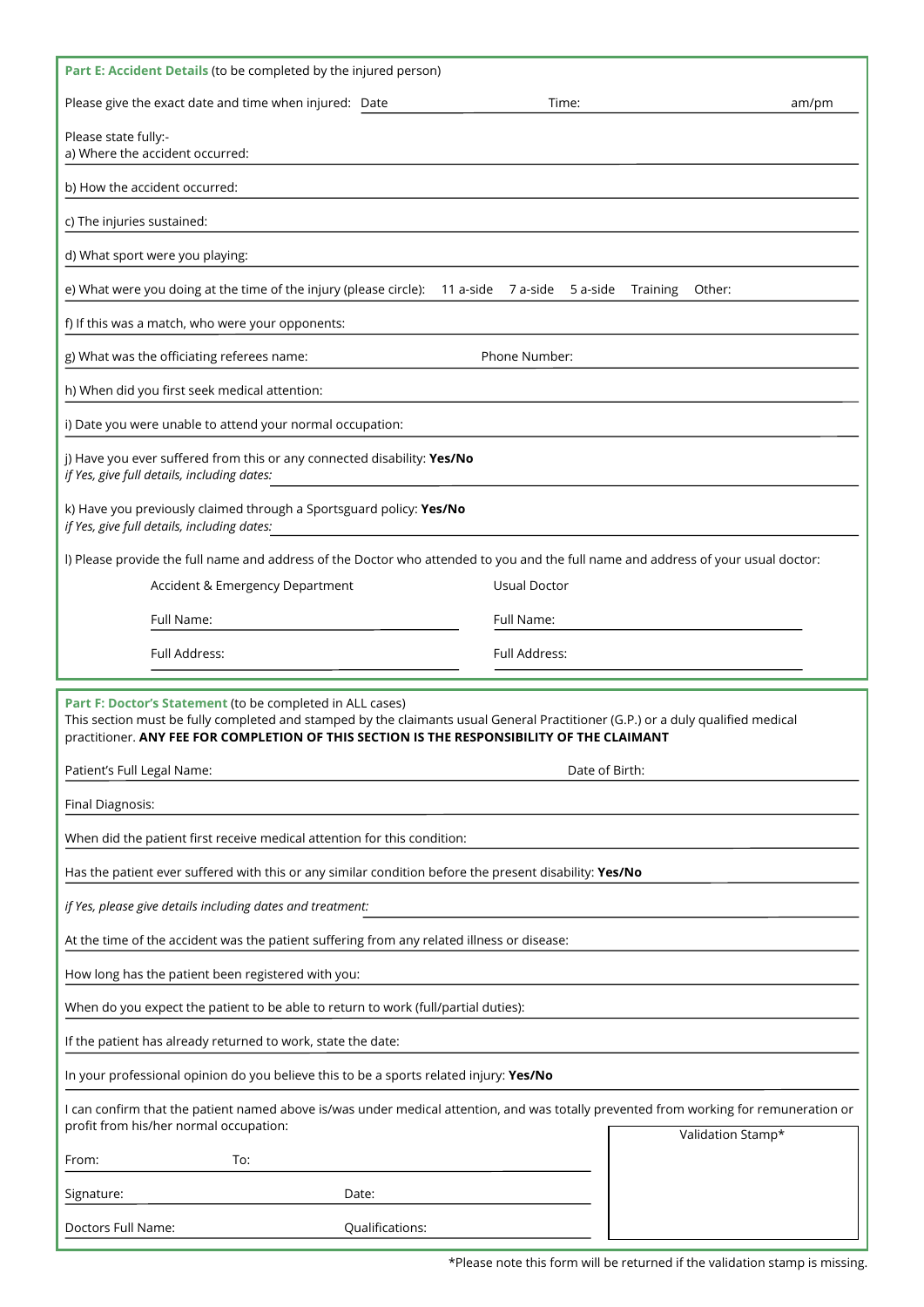**Part G: Hospital Statement** (Only to be completed if claiming for the hospitalisation benefit. Please consult Sportsguard or your club to see if you are insured for this benefit).

### This section must be fully completed by hospital medical staff or you can submit your medical records (e.g. discharge notice). **ANY FEE FOR COMPLETION OF THIS SECTION IS THE RESPONSIBILITY OF THE CLAIMANT**

| Type of hospital/ward:                                                                 |           |           |                  |
|----------------------------------------------------------------------------------------|-----------|-----------|------------------|
| Doctor/Consultant's Full Name:                                                         |           |           | Validation Stamp |
| The dates admitted and released:                                                       | Admitted: | Released: |                  |
| Signed:                                                                                | Date:     |           |                  |
| Please validate this section using an official stamp or enclose your discharge notice. |           |           |                  |

#### **Part H: Your Rights - please read carefully. If the injured player is under the age of 18, this section must also be signed by a parent/legal guardian.**

ACCESS TO MEDICAL REPORTS ACT 1988 - Before your attending doctor can give a medical report on this claim form which is a requirement of this claim, you must give your consent. Before giving your consent, you should be aware of your rights under the act which are summarised as follows:-

- 1. You may withhold your consent.
- 2. You may see the report before it is sent to us within 21 days from the date of this report.
- 3. You may ask to see the report for up to six months after the report is completed.
- 4. You may ask the doctor to amend any part of the report you consider to be incorrect or misleading. If the doctor does not agree with your request you may attach your comments to the report.

NB: The doctor may withhold all or part of the report from you if he/she considers that you may be physically or mentally harmed by it.

Patient Declaration:

Having been made aware of my statutory right under the Access to Medical Reports Act 1988 in connection with my claim.

- 1. I hereby consent to Sportsguard and their insurers seeking medical information from any doctor who at any time has attended me concerning my conditions which affect my physical or mental health.
- 2. � I **DO** wish to see the report before it is sent to Sportsguard and their insurers.
- □ I **DO NOT** wish to see the report before it is sent to Sportsguard and their insurers.
- 3. I authorise such doctor to disclose such information.
- 4. I agree that a copy of this consent shall have the validity of the original.

| <b>Claimant Signature:</b> | Date: |
|----------------------------|-------|
|----------------------------|-------|

Parent/Legal Guardian Signature: The Relationship (if signing on behalf of claimant):

#### **Data Protection Act 1988**

We will fairly and lawfully collect and record personal information that is supplied within and as a result of this form. We shall share information with your underwriters and their agents and, in certain cases, with other underwriters to help detect and prevent fraudulent claims. We require your consent to process information in this way and by completing and signing this form you are explicitly providing that consent.

## **Part I: Payee Bank Details**

**Please note that if the claimant is under the age of 18, payment must be made to a parent/legal guardian.**

If payee is not he claimant, please state your relationship:

Confirm your Full Legal Name:

Account Holder's Full Legal Name:

| Account Number: |
|-----------------|
|                 |

|           | If your claim is agreed we give you the choice of getting paid once you have returned to work (in a lump sum) or with interim (monthly) |
|-----------|-----------------------------------------------------------------------------------------------------------------------------------------|
| payments. |                                                                                                                                         |

or, when you have returned to work  $\Box$ 

I would like to be paid: with interim payments  $\Box$  (only available to claimants in full/part-time employment)